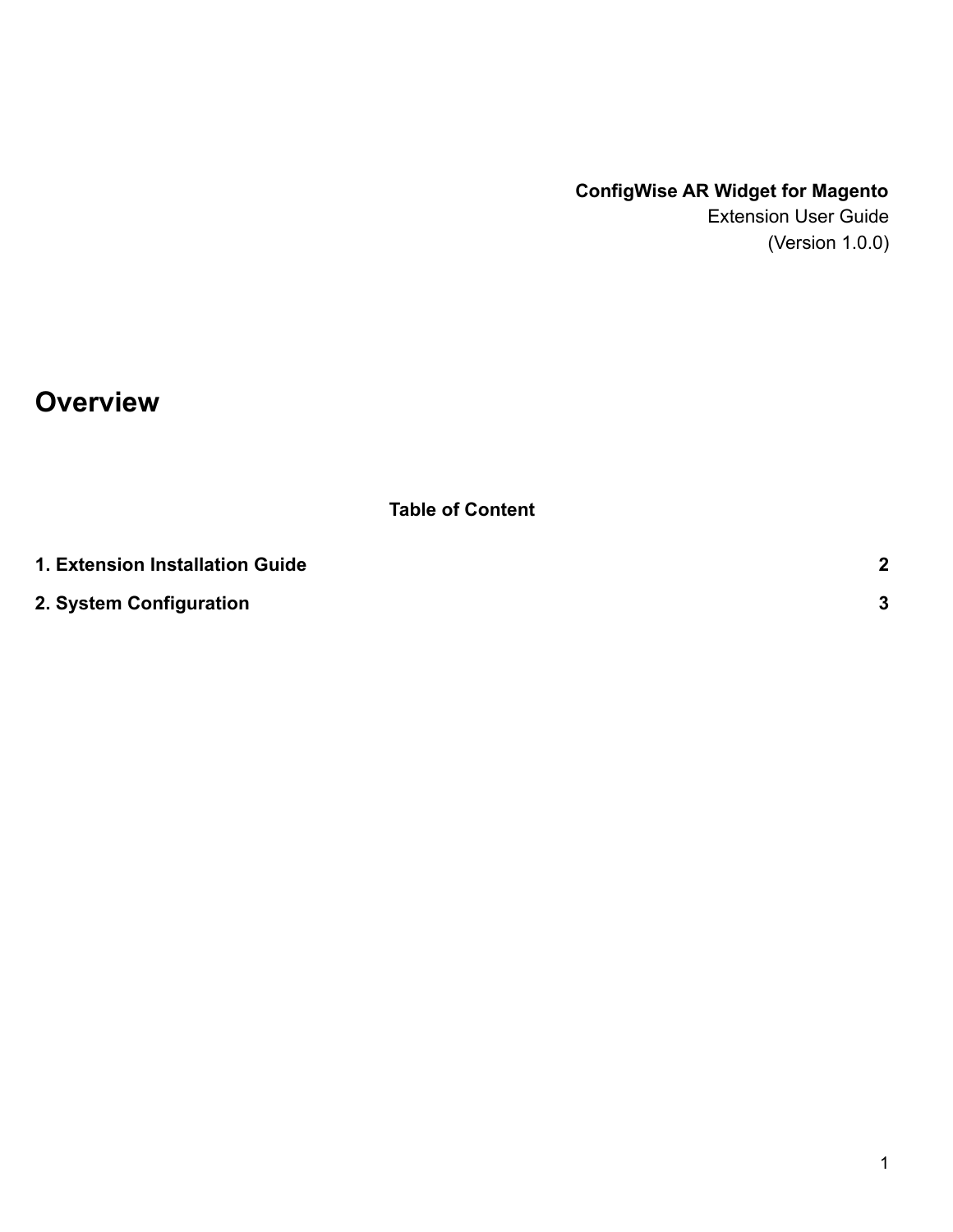## <span id="page-1-0"></span>**1. Extension Installation Guide**

**Step 1:** First download the product **( Magento 2 ConfigWise AR Widget )** from store in zip format.

**Step 2:** Use the FTP client to upload or copy to extension in your Magento root folder. Note: Do not overwrite any existing files, just add a new file to the folder structure.

**Step 3:** Open the command line (connect ssh) and go to the Magento root directory then execute one by one below commands.

- php bin/magento setup:upgrade
- php bin/magento setup:static-content:deploy -f
- php bin/magento indexer: reindex
- .php bin/magento cache:clean
- .php bin/magento cache:flush
- chmod -R 777 var/ pub/ generated/

**Step 4:** Now, open Magento 2 Admin and Go **Store > Configuration**, you will able to view tab in **CONFIGWISE-> ConfigWise AR Widget** section and now showing ConfigWise settinggroup show mean extension installed properly and ready to use.

**Step 5:** If you need professional help regarding Magento 2 Extension installation contact us.

Note: To implement all change on storefront, store admin need to flush each time after all setting and configuration done.

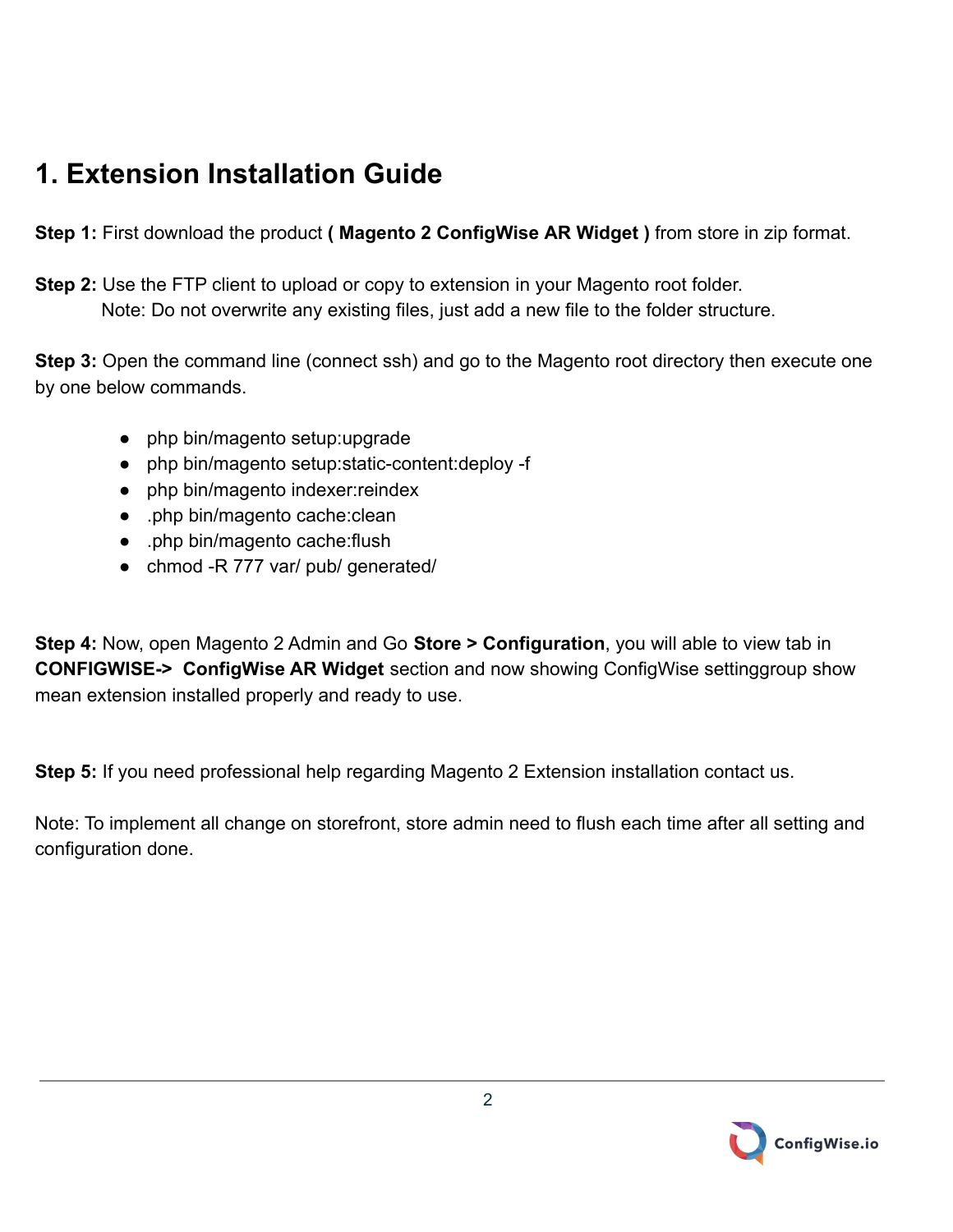## <span id="page-2-0"></span>**2. System Configuration**

- 1. Go to ConfigWise.io website and register and confirm for a Free account.
- 2. After confirming the account login into the dashboard: <https://dashboard.configwise.io/integration/home>
- 3. Go to Integration -> Javascript

| $\rightarrow$<br>C<br>$\leftarrow$            | dashboard.configwise.io/integration/home                                                                                                                                                                                                                                                    |
|-----------------------------------------------|---------------------------------------------------------------------------------------------------------------------------------------------------------------------------------------------------------------------------------------------------------------------------------------------|
|                                               | Your Javascript code is up and runni                                                                                                                                                                                                                                                        |
| <b>Dashboard</b>                              |                                                                                                                                                                                                                                                                                             |
| Content<br>$\overline{\phantom{a}}$           | Integration Javascript                                                                                                                                                                                                                                                                      |
| Integration<br>▼                              |                                                                                                                                                                                                                                                                                             |
| Javascript                                    | <b>Step 1: Code integration</b>                                                                                                                                                                                                                                                             |
| Javascript API                                | To start using our AR Web Canvas on your website copy the Javascript shown on this page onto your website. Once this code has been<br>implemented you can start adding 3D AR content to your website.                                                                                       |
| Support<br>$\overline{\phantom{a}}$           | <div style="height: 400px; width: 600px;"><script src="https://ar.configwise.io/configwise/canvas/web-viewer.js?&lt;br&gt;product_id=CONFIGWISE_TEST_EXAMPLE_CHAIR&amp;channel_id=test&amp;domain=test&amp;company_reference_number=test" type="text/javascript"></script><div></div></div> |
| Profile<br>$\overline{\phantom{a}}$<br>Switch |                                                                                                                                                                                                                                                                                             |

4. Use the channel\_id(1), domain(2) and company\_reference\_number(3) to configure in the Magento->Stores-> Configuration->ConfigWise->AR Widget settings as depicted in the picture below.

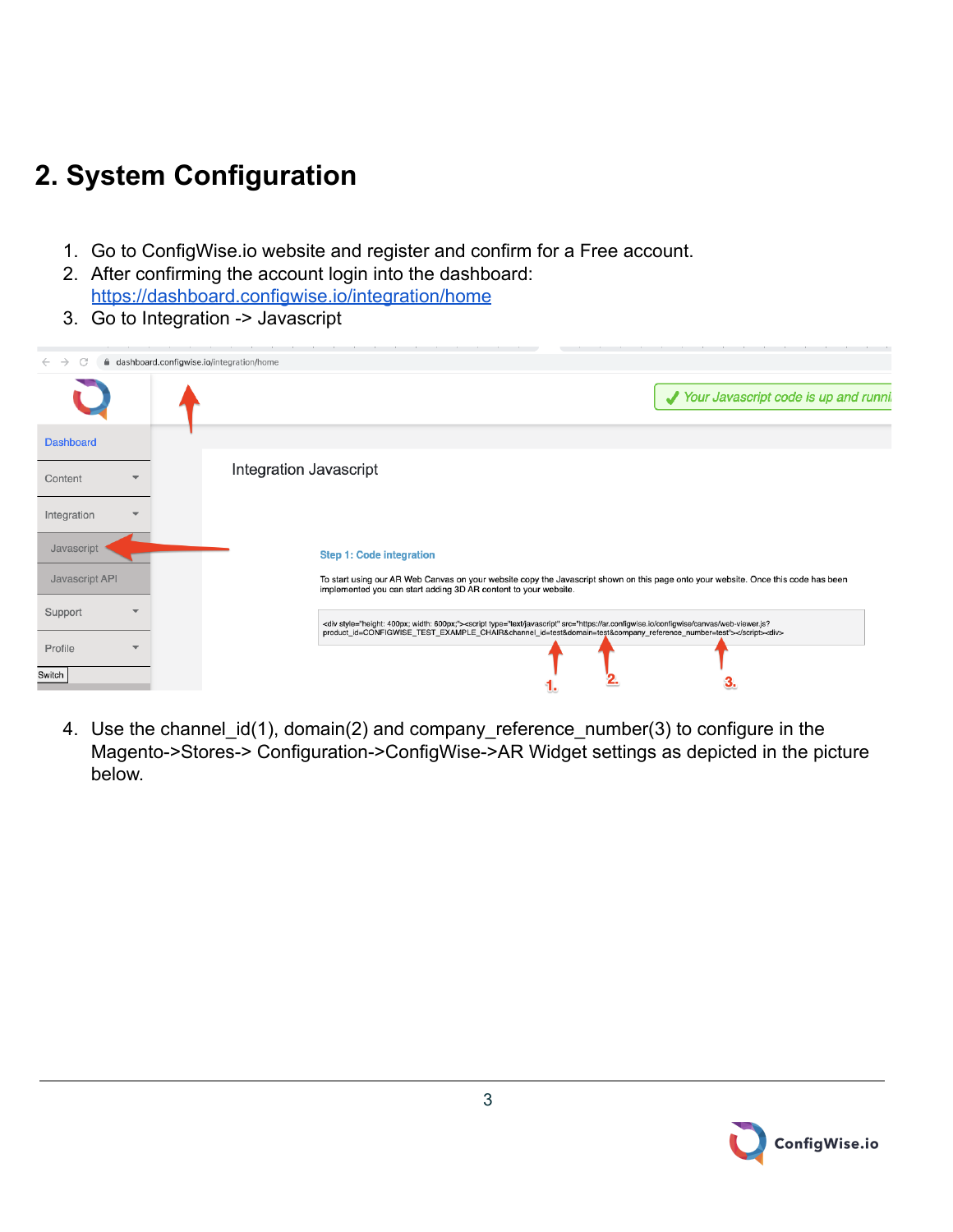| C<br>$\rightarrow$                | dashboard.configwise.io/integration/home |                                                                 |                                                                                                                                                                                                                                                                                             |                                                                                                               |
|-----------------------------------|------------------------------------------|-----------------------------------------------------------------|---------------------------------------------------------------------------------------------------------------------------------------------------------------------------------------------------------------------------------------------------------------------------------------------|---------------------------------------------------------------------------------------------------------------|
|                                   |                                          | <b>Step 1: Code integration</b>                                 | To start using our AR Web Canvas on your website copy the Javascript shown on this page onto your website. Once this code has been                                                                                                                                                          |                                                                                                               |
| <b>Dashboard</b>                  |                                          | implemented you can start adding 3D AR content to your website. |                                                                                                                                                                                                                                                                                             |                                                                                                               |
| Content                           |                                          |                                                                 | <div style="height: 400px; width: 600px;"><script src="https://ar.configwise.io/configwise/canvas/web-viewer.js?&lt;br&gt;product_id=CONFIGWISE_TEST_EXAMPLE_CHAIR&amp;channel_id=test&amp;domain=test&amp;company_reference_number=test" type="text/javascript"></script><div></div></div> |                                                                                                               |
| Integration                       | $\circ\circ\circ$                        | Configuration / Settings / Store X<br>$+$                       |                                                                                                                                                                                                                                                                                             |                                                                                                               |
| Javascript                        | $\leftarrow$<br>$\rightarrow$            | $\hat{\mathbf{a}}$<br><b>BATH-THE CHAIR AND</b>                 |                                                                                                                                                                                                                                                                                             | min/system_config/edit/s-ction/arwidget/key/5ec64c65918e9ba06f0f87c7e987faa6fcc78df5824b60524ee0409124e04ece= |
| Javascript API                    | ⋒                                        |                                                                 |                                                                                                                                                                                                                                                                                             |                                                                                                               |
| Support                           | $\mathbf{z}$<br>DASHBOARD                | Configuration                                                   |                                                                                                                                                                                                                                                                                             |                                                                                                               |
| Profile                           | \$<br>SALES                              | $\bullet$<br>Scope: Default Config v                            |                                                                                                                                                                                                                                                                                             |                                                                                                               |
| <b>Switch</b>                     | Ŵ<br>CATALOG                             |                                                                 |                                                                                                                                                                                                                                                                                             |                                                                                                               |
| <b>Select Account</b><br>Pipeline | <b>CUSTOMERS</b>                         | <b>GENERAL</b><br>$\checkmark$                                  | <b>General Configuration</b>                                                                                                                                                                                                                                                                |                                                                                                               |
| Requests                          | $\lnot$<br>MARKETING                     | <b>CONFIGWISE</b><br>$\widehat{\phantom{a}}$                    | Config<br>se AR<br>view]                                                                                                                                                                                                                                                                    | EN.<br>$\lvert \cdot \rvert$<br>$\boldsymbol{\mathrm{v}}$                                                     |
|                                   | $\Box$<br>CONTENT                        | ConfigWise AR Widget                                            | Select Produc<br><b>Estore</b>                                                                                                                                                                                                                                                              | SKU<br>$\blacktriangledown$                                                                                   |
|                                   | al.<br><b>REPORTS</b>                    | CATALOG<br>$\checkmark$                                         | Channel id<br>[store view]                                                                                                                                                                                                                                                                  | $\triangleq$<br>test<br>Enter Channel id                                                                      |
|                                   | 伵                                        | <b>SECURITY</b><br>$\checkmark$                                 | Domain<br>[store view]                                                                                                                                                                                                                                                                      | test                                                                                                          |
|                                   | <b>STORES</b>                            | <b>CUSTOMERS</b><br>$\checkmark$                                |                                                                                                                                                                                                                                                                                             | Enter Domain                                                                                                  |
|                                   | ✿<br>SYSTEM                              | <b>SALES</b><br>$\checkmark$                                    | Company reference number<br>[store view]                                                                                                                                                                                                                                                    | test                                                                                                          |
|                                   |                                          |                                                                 |                                                                                                                                                                                                                                                                                             | Enter Company reference number                                                                                |

- 5. Configure the Product attribute (e.g. SKU) in the '**Select Product id'** field.
- 6. Save settings.
- 7. Go to Content -> Widgets -> Add Widget

| Widgets       |                                                                  |
|---------------|------------------------------------------------------------------|
|               |                                                                  |
| <b>WIDGET</b> | Settings                                                         |
| Settings /    | ConfigWise ArWidget<br>Type $\star$<br>$\boldsymbol{\mathrm{v}}$ |
|               | Design Theme *<br>-- Please Select --<br>$\mathbf{v}$            |
|               | Continue                                                         |

a.

- 8. Select the appropriate theme and then press 'continue'.
- 9. Create a widget title in the 'Widget title' field. For example: ConfigWise AR Widget